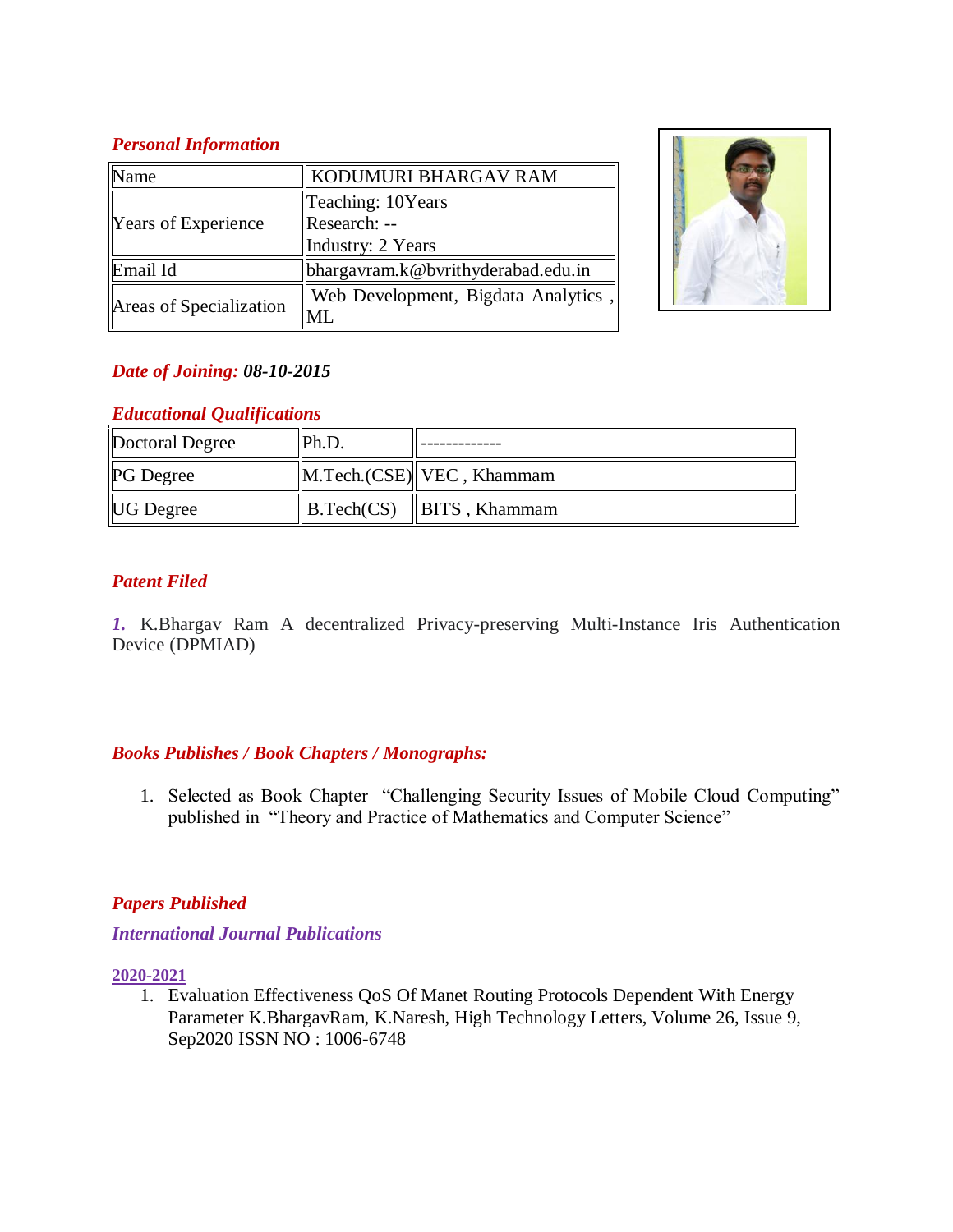#### **2019-2020**

1. Machine Learning Based Recognition of Crops Diseases By CNN, K.Naresh, G. Naga Satish, K.BhargavRam, Ch.Srinivasulu, International Journal of Innovative Technology and Exploring Engineering (IJITEE), Volume8, Year 2019, Pages 1264-1268

## **2015-2016**

1. Dr. CH G V N Prasad, Kodumuri Bhargavram, K Gurnadha Guptha at "Challenging Security Issues of Mobile Cloud Computing", JRDO, ISSN - 3785 – 0855, VOL 2 ISSUE 7 July 2015 Pages 33-44

## *International Conference Publications*

NIL.

*National Conference Publications*

NIL.

## *FDP's Attended / Conducted*

1. Participated 5 Day FDP on **Artificial Intelligence** at **BVRIT HYDERABAD** organized by Department of CSE & IT in association with NYCI & Brainovision Solutions India Pvt. Ltd during 22 - 26 May, 2020.

2. Participated in National Level Online Faculty Development Programme on "Ethical Hacking and Cyber Security" organized by Department of Information Technology, Institute of Aeronautical Engineering, Hyderabad in association with Supraja Technologies during 23 - 27 May, 2020.

3. Participated 1 Week Online National Level Faculty Development Programme entitled "Python 3.4.3" organized by Department of Computer Technology, Sou Venutai Chavan Polytechnic,Pune-41 from 11th May 2020 to 15th May 2020

4. Participated 3 Day FDP on "Research trends in image processing" during 15 - 19 June, 2020 organized by gatesit.ac.in

5. Participated One Week Online FDP on " Recent trends and Advancements in Computer Science" by Eminent Academicians " during 22 to 28 July 2020Participated 3 Day FDP on **"Professional Etiquette & Emotional Intelligence"** at **BVRITH**

6. Participated Two Week Faculty Development Program on **NSTEDB** at **BVRIT HYDERABAD** organized by **CED**-**ALEAP – INDIA**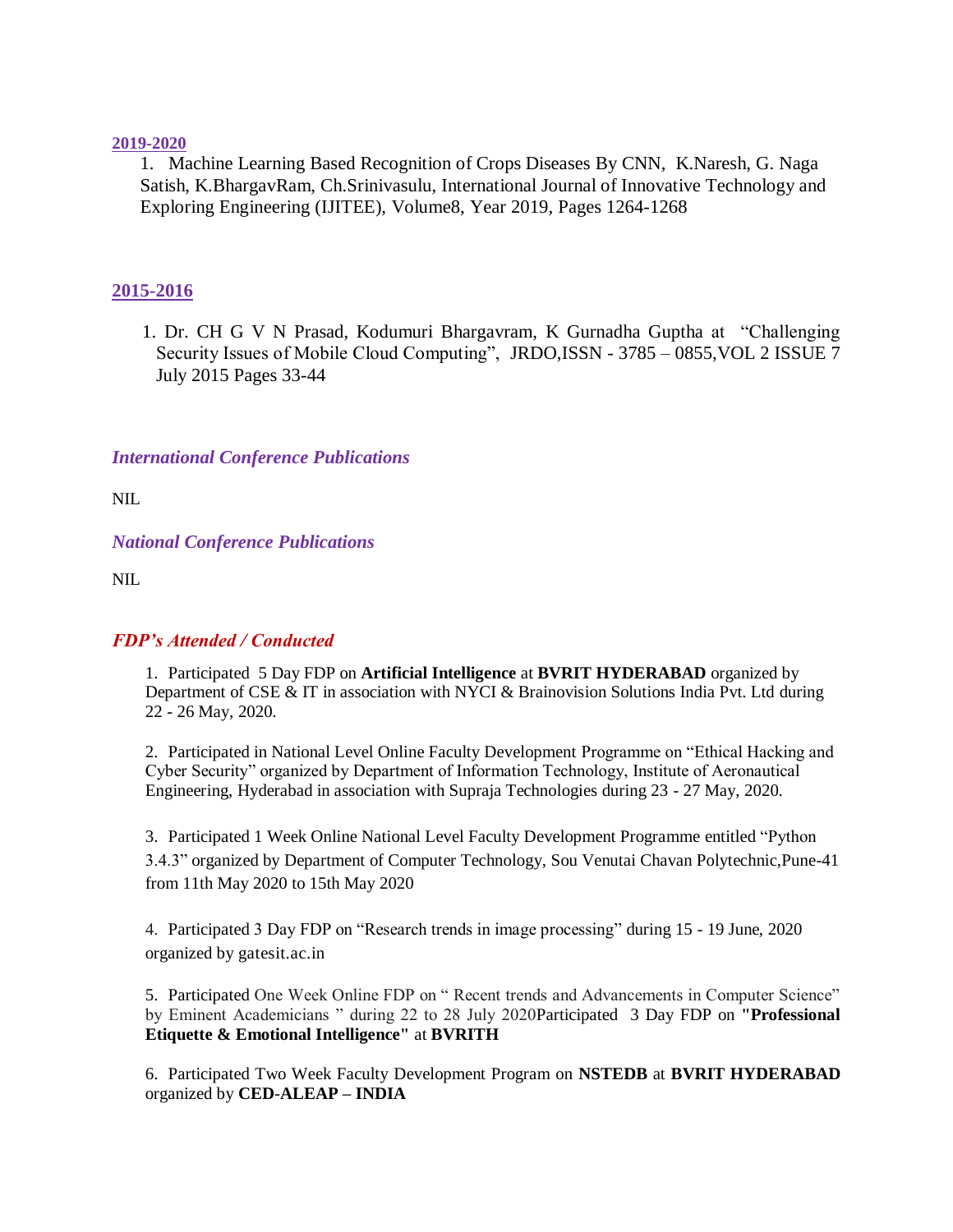7. **Participated 8 Day Full-Stack With Node JS Training Program** at **VEDIC Bangalore** in Collaboration with **STUDY OWL**

8. Participated in One week Faculty Development Program on **"Machine Learning Using Python"** organized by **Vasavi Engineering College** in Collaboration **E&ICT Academy NIT Warangal**

9. Attended UBW 1 day Workshop at BVRITH

10.Participated 2 day **AWS Online Conference** on **HOW TO DEPLOY AWS** and **Working FUNCTIONALITY by AMAZON** on 30 , 31 May 2018 (**Got 100 USD as Appreciation**)

11.Participated in one week Faculty Development Program on "Ruby " organized by BVRITH in Collaboration with Spoken Tutorial, IIT Bombay

12.Participated in one week Faculty Development Program on "Data Science and Big Data Analytics" organized by BVRITH in Collaboration with **Electronics & ICT academy** NITW

13.Participated in 2 Day **Smart India Hackthon-2017** conducted by **GOI** at **Trivandrum**

14.Participated in One Week(60 hrs) FDP **"Data Base Design and Programming with SQL"** by **TASK and ORACLE ACADEMY** in **GRIET**

15.Participated in One Week FDP on **Spoken Tutorial(Python, Drupal)** by **IIT Bombay** in **BVRITH** 

16.Participated in One Week FDP on **"LATEX"** by **IIT Bombay** in **BVRITH**

17.Participated in 10 Day Work Shop on "**PARALLEL COMPUTING**" in **NIT-Warangal by** organized by **Electronics & ICT academy** and CSE Department of NITW

18.Participated in 2 GOOGLE DEVLOPER GROUPS (**GDG**) APP Fest -**2016** Organized by **GOOGLE**

19.Participated in 5 Day Work Shop on **FSIT- Master Training Program by NASSCOM** in **JNTUH**.

20.Participated in 3 Day Work Shop on **SAMSUNG TIZEN OS** by **TASK** at **KMIT**

21.Participated in **JNTUH EXCITE 2015 Program** conducted by **TASK** & **HYSEA** (SUMMER PRODUCT ENGINEERING WORKSHOP, 1 Month).

22.Attended **HYSEA** (Design Summit, 2015) for Development of Open Source Software's for Engineering Students.

23.Participated in 1-week workshop on High Impact Teaching Skills in **DALE CARNEGIE TRAINING WIPRO MISSION10X** conducted by Swarna Bharathi College of Engineering,

24.Attended in 2-day workshop on **Data Warehouse & Data Mining Weka Tool** conducted by CSI**,** HYDERABAD.